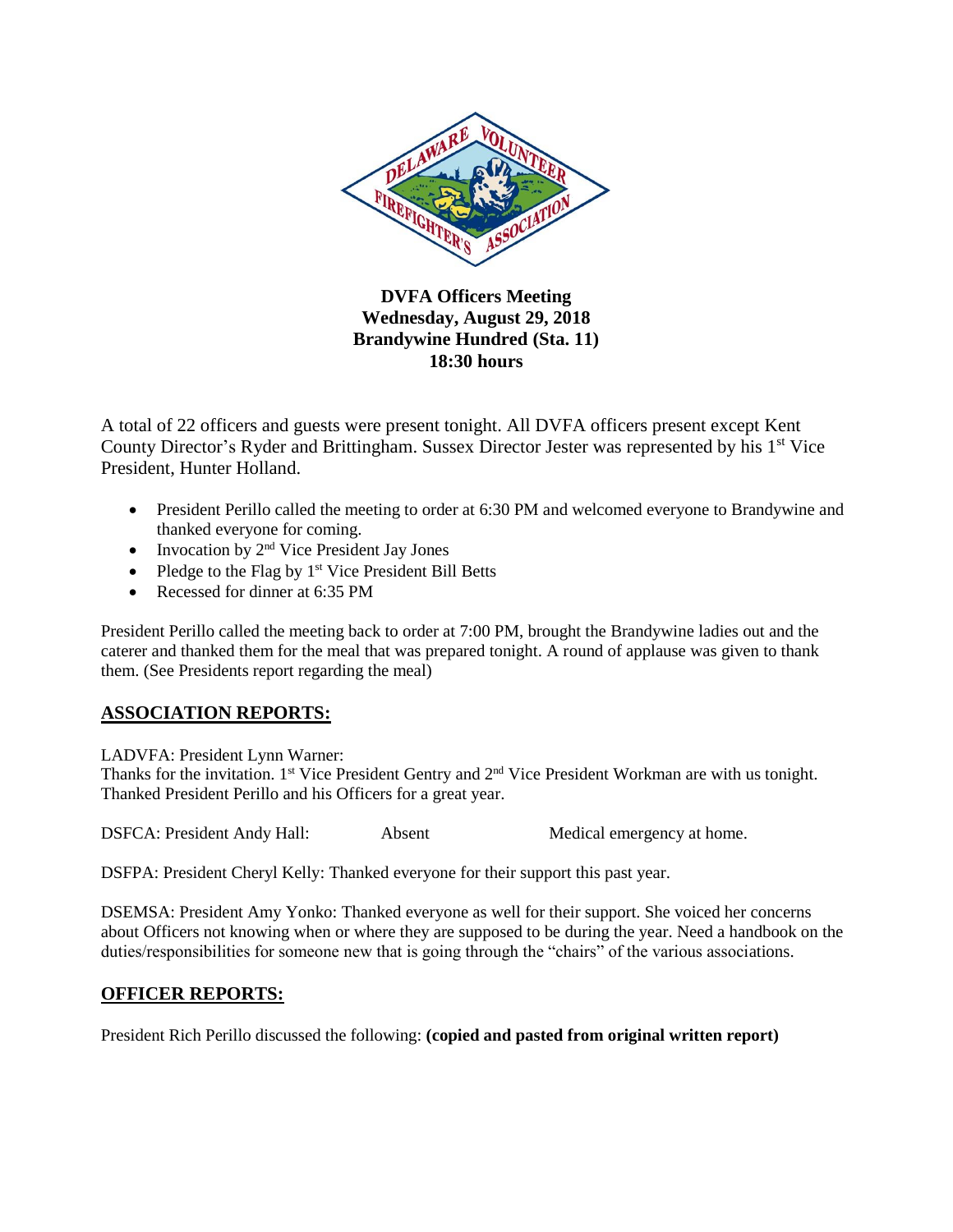Good evening Ladies and Gentlemen. Thank you all for traveling to north Wilmington this evening. I hope you have enjoyed your meal. I have learned that some of you enjoy crab cakes and I too enjoy steak and potatoes.

I would like to thank our Ladies Auxiliary for preparing our salads, hordes, deserts and for serving the meal. Since I do not have contacts like our Past President Walius, who had taken us on C5 practice fuel trip from Dover Air Base and like your incoming first Vice President Jay Jones, who had the contact for you all to go to Washington DC, all I can offer you is this catered dinner. This is my gift to you.

I cannot thank you all enough for your guidance and hard work throughout this year. I believe together we have had a successful year moving our Association forward. I thank each one of you for the value you believe in this Association. From the Ladies selling our Souvenirs, our active

committee members, my co-pilot travel companion to every Officer of your respective Association,

again I thank you for your hard work and dedication. Without the guidance of our Executive Manager and yes, Warren is the one we have learned that has the answers to 99% of our questions, thank you for your help, invaluable.

Bill, Jay and Director's, what can I say guys. You are the best. It has been my honor to serve with you.

Secretary Steele, thank you for everything you do including your work with the conference. Treasurer Pyott, thank you for stepping up, taking the time for the challenge you knew you had ahead of you.

Assistant Treasurer Whitham, thank you too for getting involved, assisting Mr. Pyott and looking in to our future.

Conference Committee Chairs and committee members, thank you all for the hours you have invested in this for those that will attend can enjoy the fruits of your labor.

Bill, Jay and Dan, I do not need to wish you and your Officers any luck for I know that you all will do a great job and continue to do what you think is best for the Delaware State Fire Service. President Warner, thank you and your Ladies for everything you have done and continue to do for our fire service. I have enjoyed working by your side.

I would like to apologize for the lateness of the arrivals of our souvenirs. It is my hope that these items sell. We need to come up with a schedule for the Ladies that will be selling these items during the conference. Madam President, your assistance will be appreciated with this processe

Speaking of the souvenirs, when did we start allowing the State Ladies President to purchase items for the conference? Document what items can be purchased how much can be spent on this purchase and purchased by whom, how much should the item or items can be sold for? If this is something that will continue, we must have this documented for the future.

need to apologize to you for not having the Fire Company Presidents hand books completed this year. It was a goal of mine but it did not come to fruition. I do know that our incoming Officers will have this taken care soon and I thank them for this.

I hope that our Association completes a travel budget for our Executive Manager for this person is not an Officer of the Association. I also hope that our membership reverses the number of Officers they allow to attend the Congressional Fire Serve Institute dinner in Washington DC,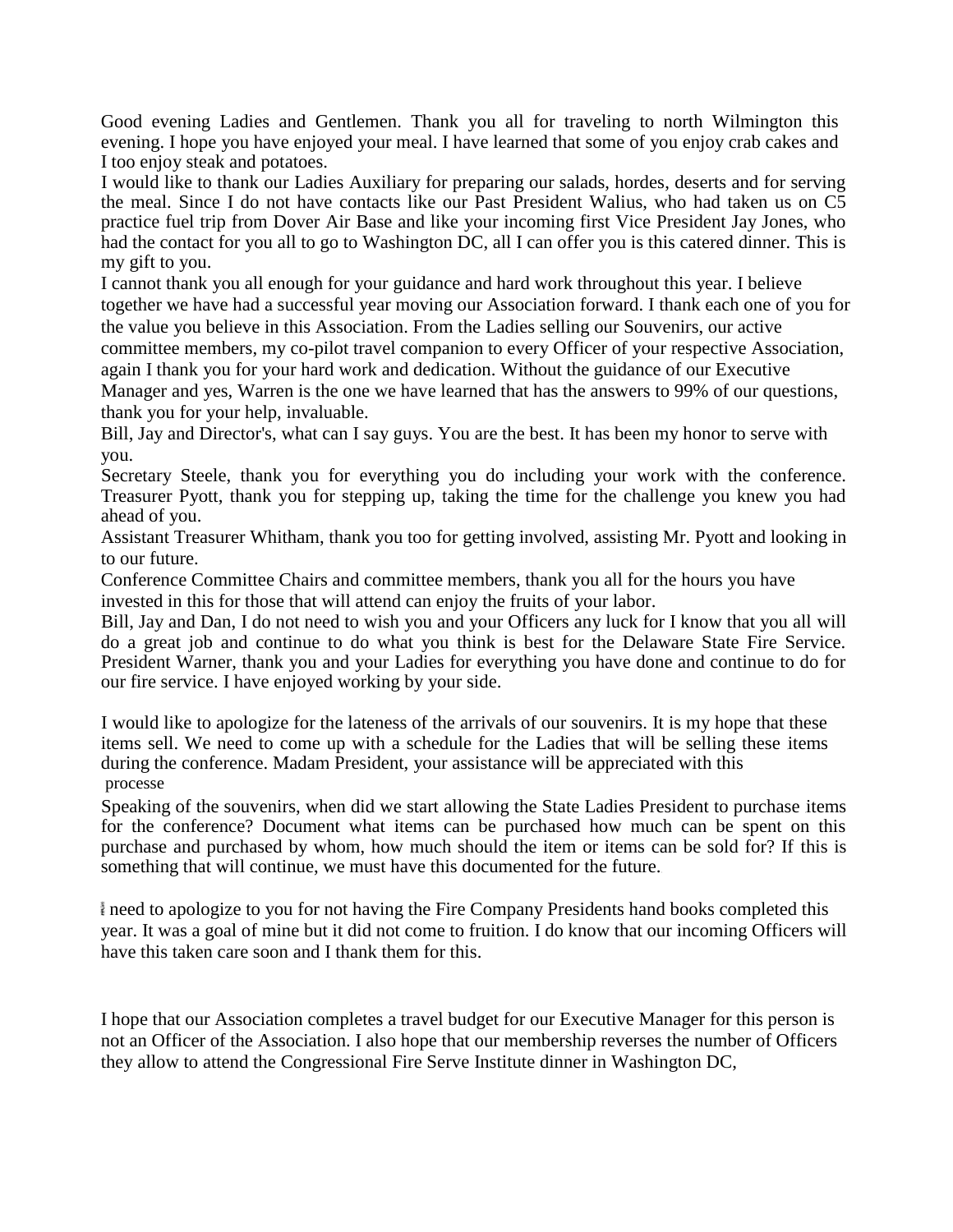Past President Ed Barlow had told me that our Governor prefers to have meeting with fewer of the DVFA Officer's. The last meeting we had with the Governor it was Past President Barlow, Executive Manager Jones and myself. This is what the Governor wants in the future, three or four from the DVFA.

My articles in the Fire Service News Paper were or are not penned to alarm or anger anyone. I have composed these hoping to awaken some of our membership. We must look towards the future, yes, remembering our past but thinking ahead. Where do we go from here? How do we sustain the service we currently have? Is it realistic to that?

During my term, I have constantly called our fire service the volunteer/combination fire service. I do know that in New Castle County every department has hired someone for EMS, which normally applies to their apparatus too. These are part and full time career staff and yes, some of our companies hire their own members. I do not know if every department in Kent and Sussex Counties have career staff. If they do not, I imagine they will in the near future.

We all know that volunteerism is dying and for us to continue the service our residents expect and deserve some companies have had to hire more people to fill that void. Where will this funding come? Will our State and County Government supplement those that need this? If they do give more funding for career staff could there be restrictions? The old saying, watch what you ask for?

Yes, I am concerned for the Delaware State Fire Service. I do not have the answers but I do hope that when we have our round table discussion at the conference our fire service leadership, the fire companies Presidents and Chief's attend and have an open and honest dialogue and possible come up with some solutions.

To each one of you this evening, thank you for the help, your guidance and for working alongside with me. I cannot thank you enough.

My travel log will be completed prior to our conference and sent to Secretary Steele for your and the memberships review.

1 st Vice President Bill Betts discussed the following: **(copied and pasted from original written report)**

Since the June Executive Meeting, I had the pleasure of attending the Maryland Officer's Banquet in Ocean City, MD on June  $16<sup>th</sup>$ , and their opening ceremonies on Monday June  $18<sup>th</sup>$ .

I also attended the last day of the Legislative session on Saturday June  $30<sup>th</sup>$ , but left at 2 am on Sunday due to a family commitment in Maryland.

I attended the Cumberland Valley Association in Fair Play, Md, on August 2nd & 3<sup>rd</sup> with 2<sup>nd</sup> VP Jay Jones, Secretary Elmer Steele, Past-President Ted Walius, and Executive Manager Warren Jones. Warren put on the only Power Point Presentation at the President's Council, and it was well received by the members from the other states, especially on the money we are getting from the traffic violations.

On the 16<sup>th</sup> and 17<sup>th</sup>, Past-President Ted Walius returned to West Virginia for their State Conference in Canaan Valley. West Virginia has 418 fire companies, and 55 counties, and there were 86 delegates and 6 alternates in attendance. Most of their discussion was on funding for their Workman's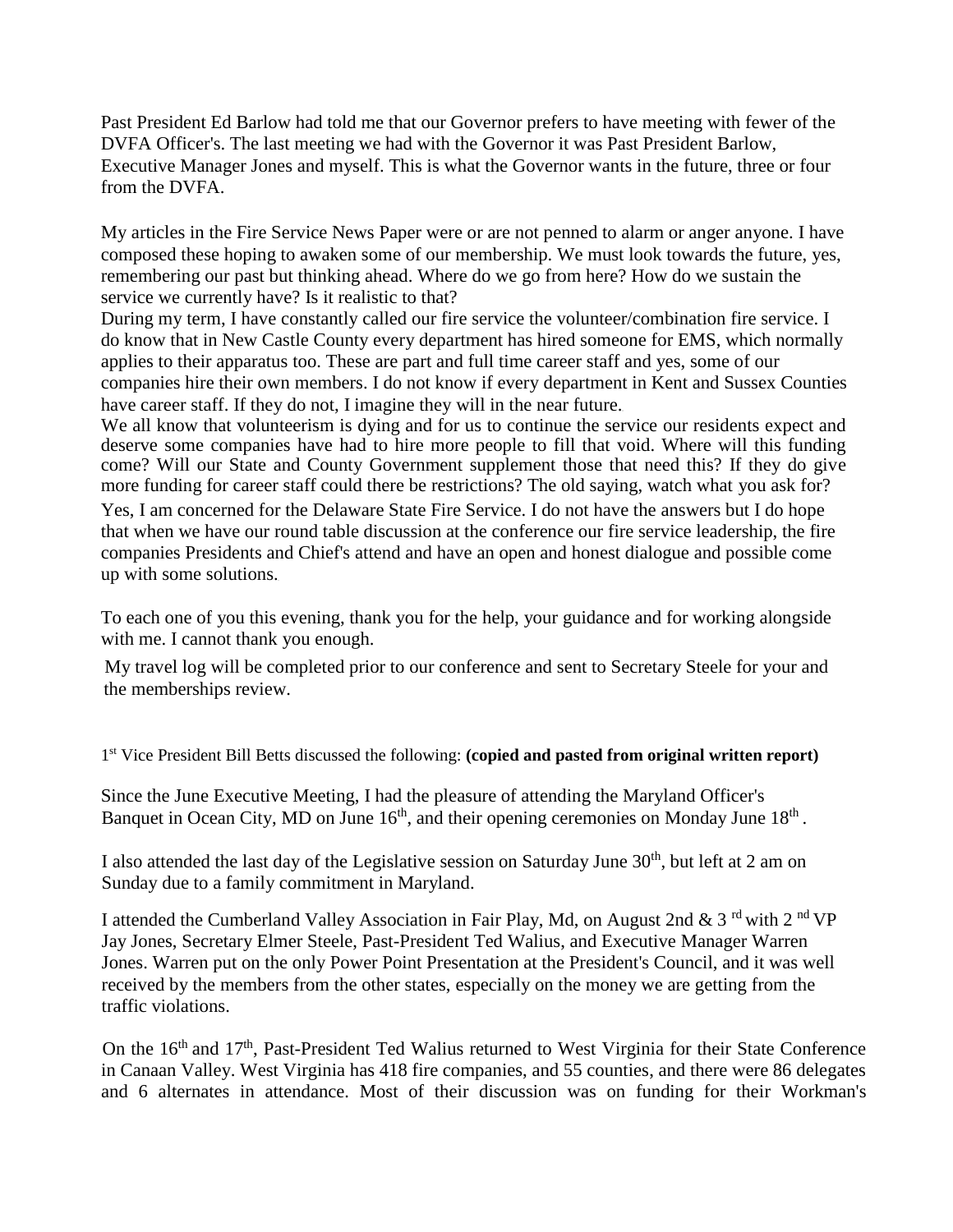Compensation package. This was Bill and Ted's second excellent vqege to West Virginia.<br> $A^{\alpha}V \in \mathcal{N} \cup \mathcal{U}$ 

At the end of my second year in the chairs, I feel that we have made excellent progress in righting the DVFA ship, but we are not resting on our laurels, and we are looking for more improvements to be made in the following years.

I want to commend Terry Whitham and the Finance Committee chaired by Danny Burris for developing next years budget that is approximately \$25,000 below our assets.

I have enjoyed working under Ted and Richard, and I am looking forward to working with Jay, Dan, and Penny next year

2<sup>nd</sup> Vice President Jay Jones: Gave his travel schedule, including events and miles. Wants to do something to recognize younger members. Something to get them involved, since they will be the future officers of the fire service.

Secretary Elmer Steele: Thanked President Perillo and the Officers for a great year. Looking forward to the coming year.

Treasurer George Pyott: Gave information on the balance sheets of the Association. These numbers are only for the past 3 months. A full report will be available for Conference.

Assistant Treasurer Terry Whitham: This has definably been a learning experience. Looking forward to the coming year.

Delaware State Fire Prevention Commission Ron Marvel: Nothing to report at this time. Are there any questions for him or the Commission??

Conference Chairman Charlie Frampton: Looking forward to Conference. It has been a learning experience.

DVFA Foundation Steve Austin: Foundation has been really busy. Have some new members on board. Ron O'Neal has assumed the Treasurer duties as Ray Stevens has chosen to retire.

Out-of-State report by Steve Austin: Steve is giving up some of his duties and responsibilities. Trying to get some younger members involved. Seems like the only ones traveling anymore is the Officers. Need to get our younger folks out to meet with National leaders. As a note: Mike McMichaels has been appointed to the National EMS Advisory Council. Need to keep watch on this Council because they don't always act on behalf of fire-based EMS issues.

Mutual Relief Steve White: Their financial report will be sent out before the Conference for everyone's review. Working on new contracts, bound to be some premium increases. Working on their by-laws in order to address the issue of the 3 non-fire ambulance companies becoming members of Mutual Relief.

## **Director reports:**

Past President/Director Joe Zeroles: Enjoyed the past 8 years.